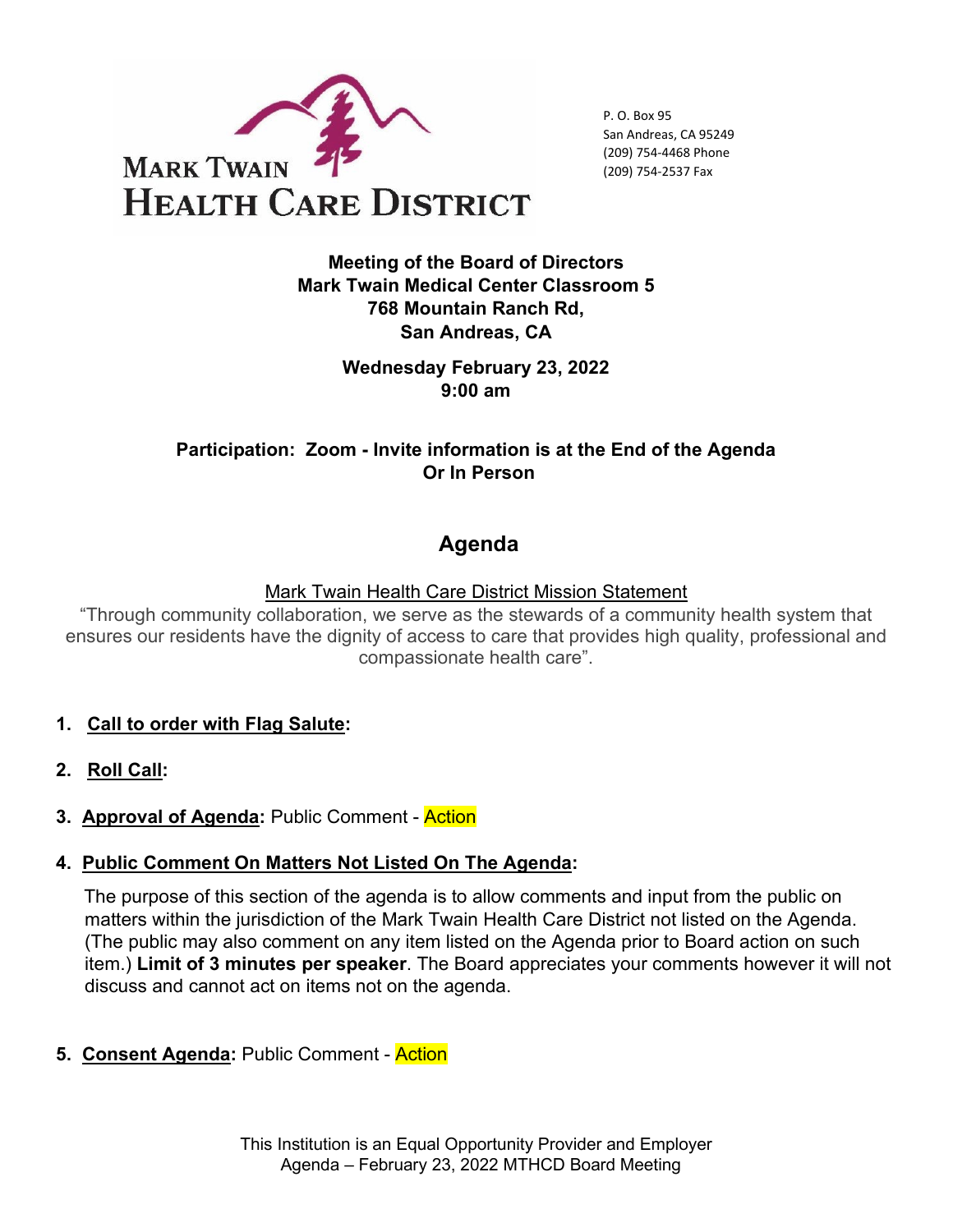All Consent items are considered routine and may be approved by the District Board without any discussion by a single roll-call vote. Any Board Member or member of the public may remove any item from the Consent list. If an item is removed, it will be discussed separately following approval of the remainder of the Consent items.

## **A. Un-Approved Minutes:**

- Un-Approved Finance Committee Meeting Minutes for January 19, 2022
- Un-Approved Board Meeting Minutes for January 26, 2022:

## **B. Resolution: (AB 361) Gov. Code Sect. 54953(e)(3) - Extend The Time To Teleconference:**

• **Resolution 2022 - 02**: Authorizing Remote Teleconference Meetings of the Board of Directors (AB 361) for a 30-day period – Expires Feb 25, 2022 (Information only).

## **6. MTHCD Reports:**

| Association of California Health Care Districts (ACHD):<br>$\bullet$              |
|-----------------------------------------------------------------------------------|
| • ACHD February 2022 Advocate:                                                    |
| <b>Board Self Assessment:</b><br>$\bullet$                                        |
| California Advancing & Innovating Medi-Cal Program (CalAIM):Ms. Hack<br>$\bullet$ |
| Meetings with MTHCD CEO:<br>$\bullet$                                             |
|                                                                                   |
|                                                                                   |
|                                                                                   |
| <b>COVID Vaccine Outreach:</b>                                                    |

- VS H&W Center Policies and Forms: Public Comment Action
	- o Policies for February 2022 Valley Springs Health & Wellness Center:

# **Policies for Review**

Medical Staff Credentialing & Governance:

This Institution is an Equal Opportunity Provider and Employer Agenda – February 23, 2022 MTHCD Board Meeting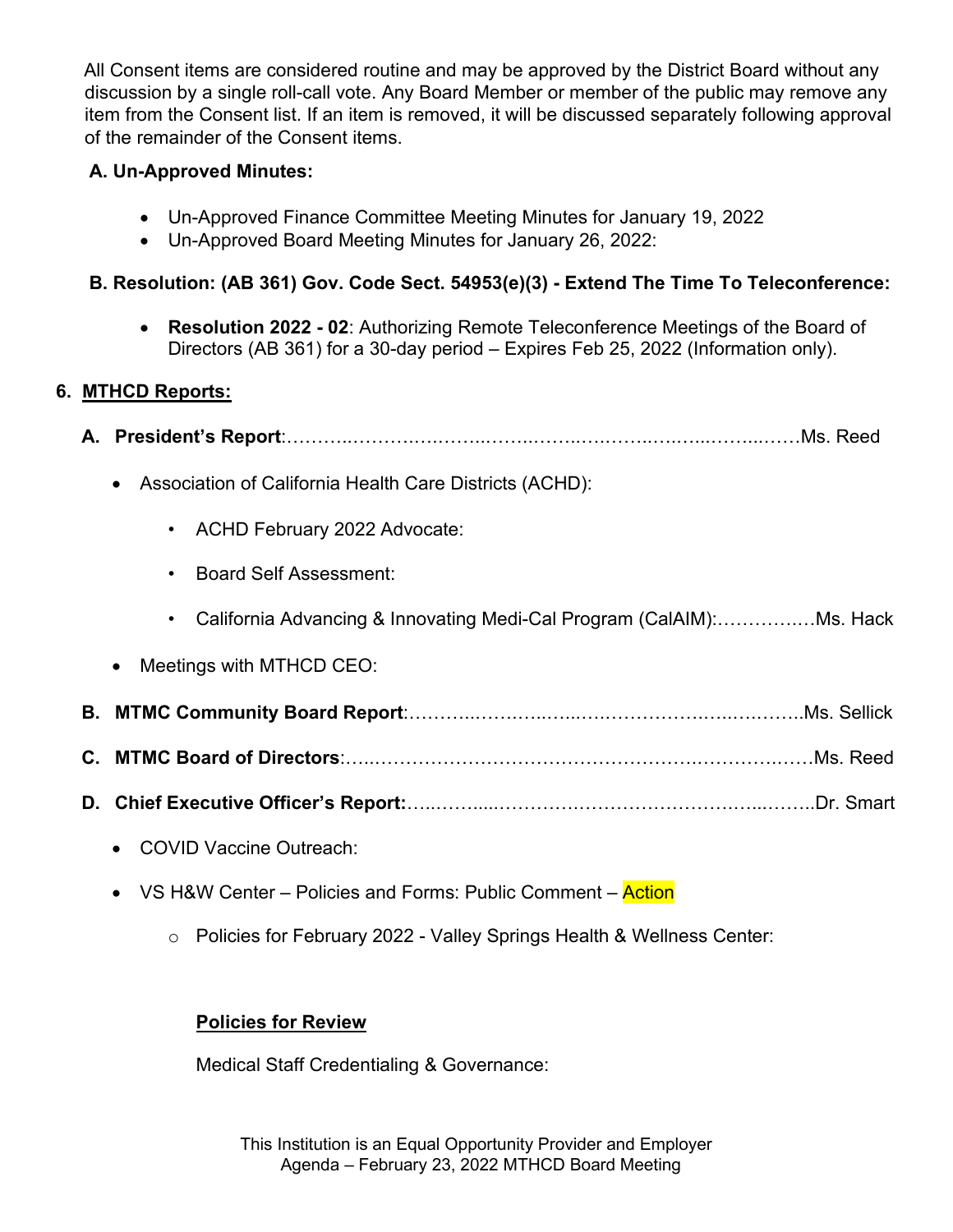|                       |    | Strategic Planning - Matrix:                                       |
|-----------------------|----|--------------------------------------------------------------------|
|                       |    | District Projects Matrix - Monthly Report:                         |
|                       |    | $\bullet$                                                          |
|                       |    |                                                                    |
|                       | Е. |                                                                    |
|                       |    | Quality - Jan. 2022:<br>$\bullet$                                  |
|                       |    | MedStatix - Jan. 2021:                                             |
|                       |    |                                                                    |
| 7. Committee Reports: |    |                                                                    |
|                       |    |                                                                    |
|                       |    | Financial Statements - January 2022: Public Comment - Action       |
|                       |    | MTMC Non-Electric Utilities 2021: Public Comment - ActionDr. Smart |
|                       |    |                                                                    |
|                       |    | • Policy No. 22 – Investment - Public Comment – Action             |
|                       |    |                                                                    |
|                       |    |                                                                    |
|                       |    |                                                                    |

#### **8. Board Comment and Request for Future Agenda Items:**

**A.** Announcements of Interest to the Board or the Public:

#### **9. Next Meeting:**

**A**. The next MTHCD Board Meeting will be Wednesday March 23, 2022 at 9am.

# **10**. **Adjournment:** Public Comment – Action: **Peggy Stout is inviting you to a scheduled Zoom meeting.**

**Topic: MTHCD Board Meeting Feb. 23, 2022**